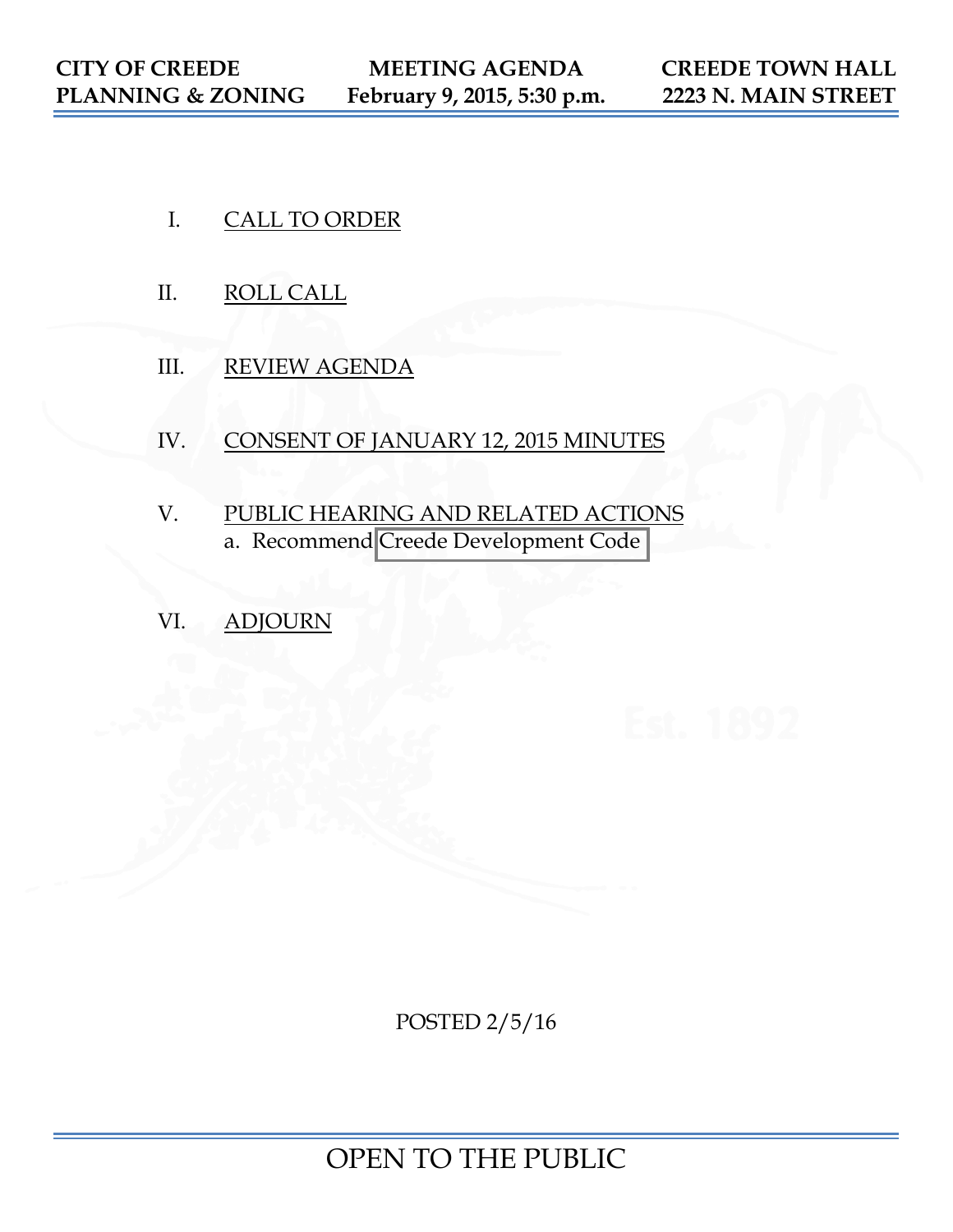# **PLANNING & ZONING COMMISSION CITY OF CREEDE, COLORADO – A TOWN January 12, 2016**

### REGULAR MEETING

The Planning and Zoning Commission of the City of Creede – a Town, County of Mineral, State of Colorado, met in the Creede Town Hall at the hour of 5:30 p.m. There being present at the call of the roll the following persons:

COMMISSIONERS PRESENT: Ed Vita, Frank Freer, Lauri Jordan, Eric Grossman COMMISSIONERS ABSENT: Rex Sheppard Commissioner Jordan, presiding, declared a quorum present: Those members of staff also present were as follows: Clyde Dooley, Town Manager

Randi Snead, Town Clerk/Treasurer

#### AGENDA

Commissioner Grossman moved and Commissioner Freer seconded to approve the agenda as amended. The vote was unanimous. Commission Chair Jordan declared the motion carried.

### CONSENT OF DECEMBER 8, 2015 MINUTES

A correction was made to the December 8, 2015 minutes. Commissioner Grossman moved and Commissioner Vita seconded to approve the December 8, 2015 minutes as amended. The vote was unanimous. Commission Chair Jordan declared the motion carried.

#### OLD BUSINESS

## SCHOOL PROPERTY REZONING UPDATE

Staff has received an application to re-zone property along La Garita Avenue that was formerly Lamb Elementary and Creede High School. The Commission requested additional information from the owner including diagrams and maps.

## SCHEDULE PUBLIC HEARING CDC

Commissioner Freer moved and Commissioner Grossman seconded to schedule a public hearing to consider the Creede Development Code on February 9, 2016. Commissioner Grossman moved and Commissioner Freer seconded to schedule a work session to further discuss the development code for January 20, 2016.

# CONTINUE DISCUSSION – RETAIL MARIJUANA LOCATION POSSIBILITIES W/ FEDERAL RESTRICTIONS, ZONING & COMPREHENSIVE PLAN

Commissioner Grossman moved and Commissioner Freer seconded to recommend the following to the Board of Trustees:

Throughout the past year, the Planning and Zoning Commission has been considering properties for various retail marijuana uses in the city limits of Creede according to federal distance regulations as well as zoning and comprehensive plan considerations as tasked by the Board of Trustees. The Commission found that the few properties that fall outside the 1000-foot distance requirements were inappropriate and/or unavailable for this type of commercial development at this time. Therefore, the Planning & Zoning Commission does not recommend any properties inside the city limits at this time. The Commission also recommends that, should substantial redevelopment of these properties occur in the future that renders the property more appropriate for this type of development, the Board of Trustees revisit consideration of these properties for retail marijuana use. The Commission also recommends that, should industrial development occur on the floodplain in the future, the Board of Trustees revisit consideration of these properties for retail marijuana use.

There were three yes votes and one no vote (Vita). Commission Chair Jordan declared the motion carried.